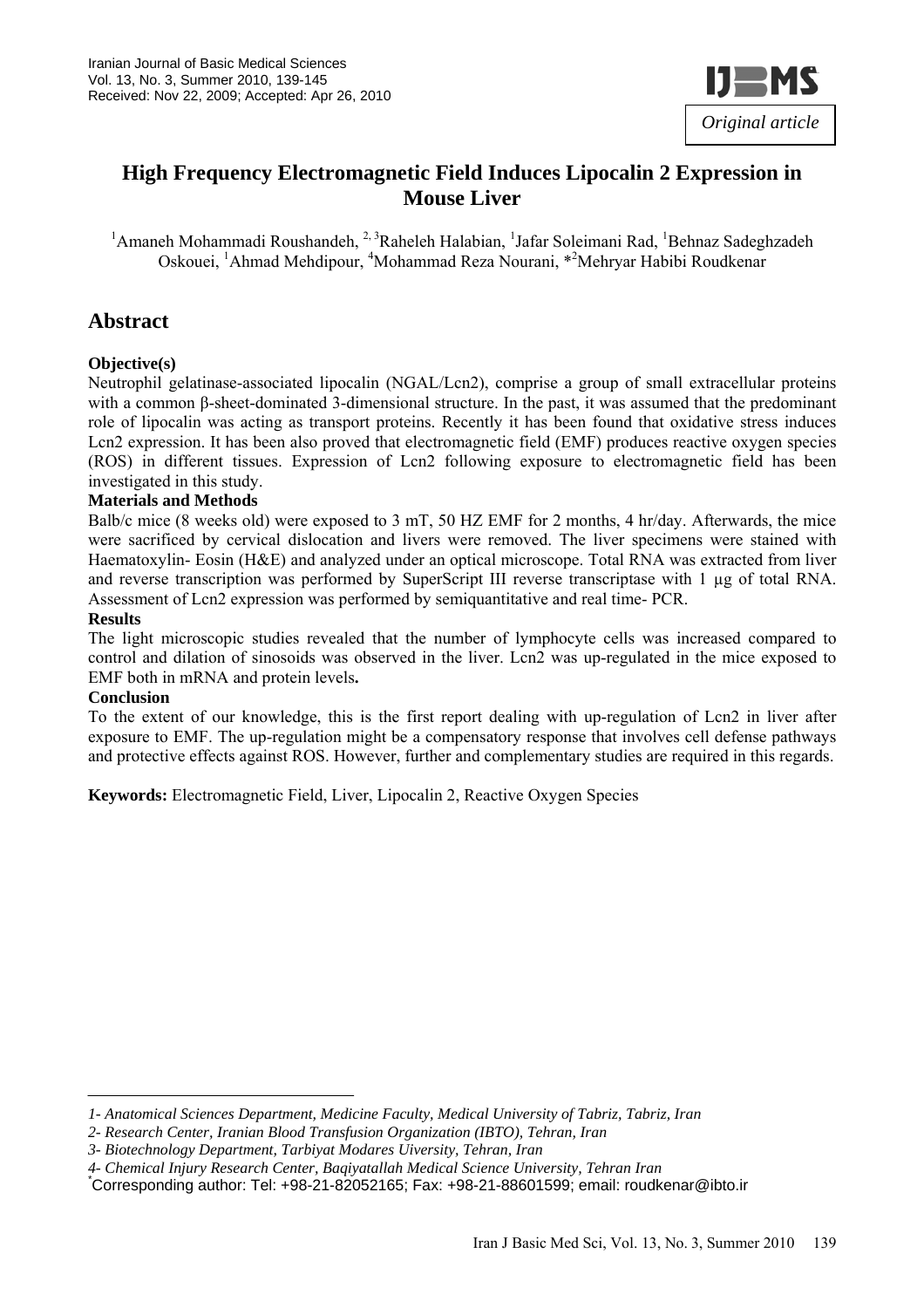# **Introduction**

Recently, attention is focused on the effects of the electromagnetic field (EMF) due to its widespread use in everyday life. Almost all kinds of household electrical appliances (television sets, personal computers, hair dryers, etc.) emit extremely low frequency magnetic field (ELF-MF) (1, 2).

An ELF-MF can induce a number of changes in biological systems of different living species, like insects, rodents, and humans (3, 4). Epidemiological studies suggest a possible link between ELF-MF exposures and clinically recognized medical disorders in people, such as leukemia, brain cancer, breast cancer, kidney cancer, and other kinds of cancer as well as cardiovascular diseases (5). Rather than chemical processes, physical processes at the atomic level are the bases of reactions between biomolecules in an electromagnetic field, since the field can magnetically affect chemical bonds between adjacent atoms with consequent production of free radicals. There are a number of data on ELF-MF free radical production: such as super oxide anion in different cells and organs, e.g. in macrophages, neutrophils, kidney and liver (5- 9). The liver is the major source of proteins used throughout the body for various functions. Consequently, when the body undergoes severe injury or trauma, the liver is one of the organs to be significantly affected. Upon injury or infection, liver response is characterized by an altered protein synthesis profile (10). The lipocalins constitute a broad but evolutionally conserved family of small proteins; however, the functions of many lipocalins remained unclear to date. Neutrophil gelatinase-associated lipocalin (NGAL; also known as lipocalin 2 or human neutrophil lipocalin) is a 25 kDa glycoprotein that was initially purified from neutrophil granules (11-13). Induction of NGAL/Lcn2 has been reported in various harmful conditions such as infection, cancer, inflammation, kidney injury, heart injury, burn injury, intoxication and β- thalassemia (14- 26). Recently, it was found that oxidative stresses induce Lcn2/NGAL expression. Up-regulation of Lcn2 expression has been reported after

exposure to γ-ray in heart, kidney and especially in liver. Up-regulation of Lcn2 expression also has been reported in HepG2 cells after exposure to X-rays or  $H_2O_2$  (15- 16). Present study was designed to clarify whether electromagnetic field (EMF) could induce Lcn2 expression in mouse liver.

# **Materials and Methods**

### *Mice and irradiation*

8 weeks old male Balb/C mice were used in this research. The laboratory was maintained on a 12/12-hr light/dark cycle. Mice were placed inside the EMF exposure cage.10 male mice were irradiated with 3 mT, 50 HZ EMF for 2 months, 6 days/week, 4 hr/day from 8:00 AM to 12:00 PM. Control groups (10 mice) did not received irradiation. After this period, mice were sacrificed by cervical dislocation and their livers were removed and used for purposes of the study. Animal experiments were approved by the ethical committee of Tabriz medical university and performed in accordance with the guidelines.

# *Haematoxilin and Eosin staining*

After 2 months of irradiation, the mice were sacrificed with cervical dislocation and their livers were removed. The specimens were stored in 10% formalin solution for 24 hr and, after that, they were submitted to the routine process of slide preparation with 5 mm sections, stained with Haematoxylin- Eosin (H&E), to be analyzed under an optical microscope.

# *Immunohistochemistry*

Liver tissues were fixed in 10% formalin and cryoprotected by sinking in 10% and then in 30% sucrose (in 0.1 M phosphate buffer) at 4°C. 20 micrometer thick sections were prepared with cryostat. The primary antibody incubation, Lcn2, was carried out at 4 °C for overnight with dilution of 1:100 of polyclonal goat NGAL (M-12) (sc-18695, Santa Cruz, USA). Further incubation was carried out with 1/100 dilution of horse radish peroxidasecoupled secondary anti-goat IgG-HRP (sc-3851, Santa Cruz, USA) antibody for 2 hr at room temperature (RT). For color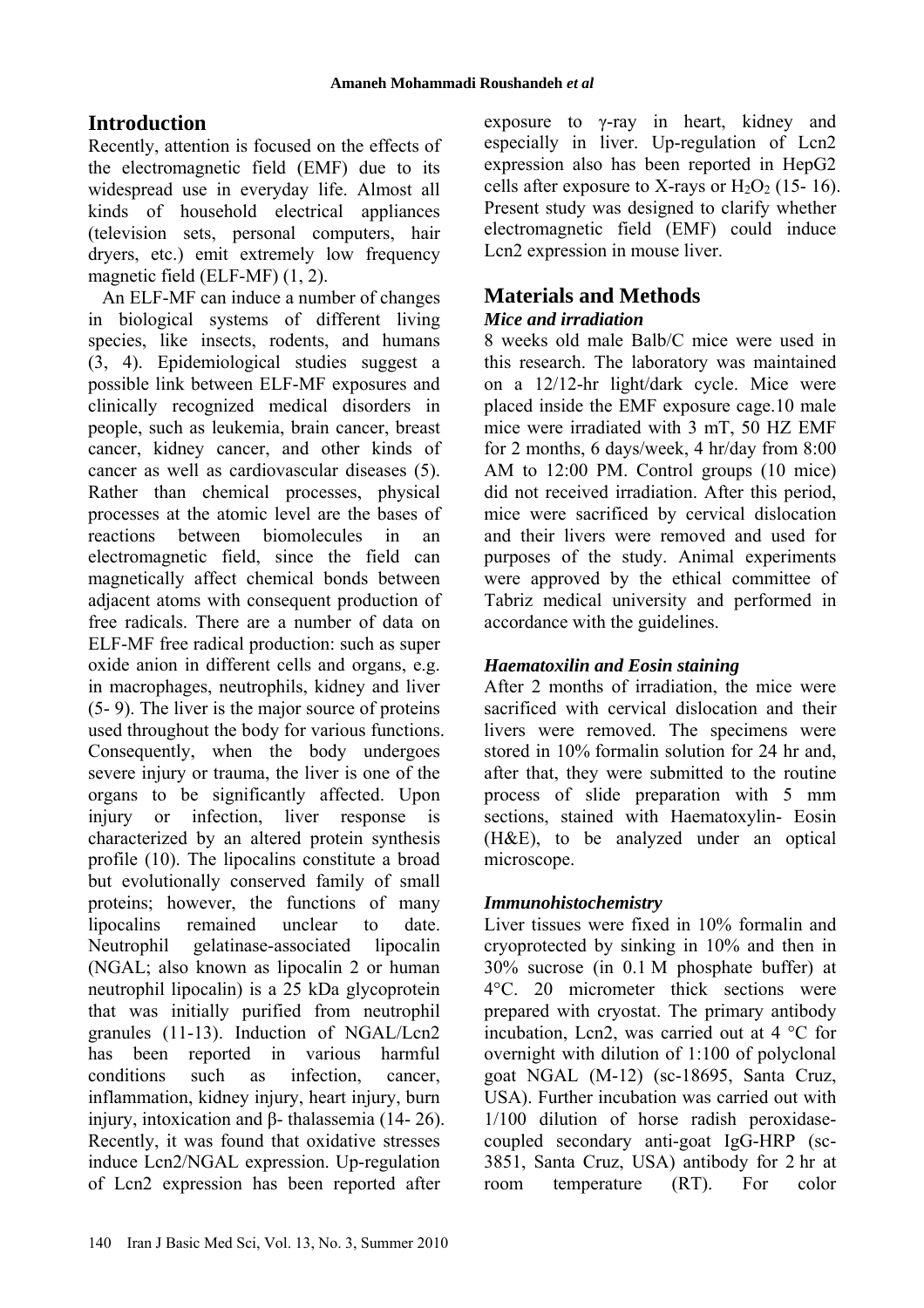development DAB solution (Sigma, USA) was used in this experiment.

#### *RNA Extraction*

Total RNA from liver tissue was extracted by Trizol reagent (Invitrogen, Carlsbad, CA) according to the manufacturer's protocol. The quantity and quality of RNA were determined by spectrophotometry (ND-1000; Nanodrop, Wilmington, DE) and electrophoresis. respectively.

#### *cDNA Synthesis*

Reverse transcription was performed by SuperScript III reverse transcriptase (Invitrogen, Carlsbad, CA) with 1 µg of total RNA followed by DNaseI (Invitrogen, Carlsbad, CA) treatment and heat inactivation.

#### *Assessment of Lcn2 Expression*

Semi-quantitative PCR was performed using Taq DNA polymerase (Roche, Germany) in a GeneAmp PCR system 9600 (PerkinElmer Life and Analytical Sciences, Wellesley, MA). After initial denaturation  $(5 \text{ min at } 94 \text{ °C})$ , cDNA was subjected to 30 cycles of PCR. Primer set for the mouse Lcn2 included forward 5 ́ -CCA GTT CGC CAT GGT ATT TTTC-3 and reverse 5 <sup>-</sup>CAC ACT CAC CAC CCA TTC AGTT-3. For the normalization, expression of β-actin was examined and the primer set was forward 5 -TTC TAC AAT GAG CTG CGT GTG G  $-3$  and reverse 5 GTG TTG AAG GTC TCA AAC ATG AT-3 ́ . PCR annealing temperature was 60 °C for mouse Lcn2 and 59 °C for β -actin. PCR products were evaluated in a 2% agarose gel. Intensity of the bands was assessed by UVIdoc software version 12.5 Real-time PCR analysis was performed in a Rotor-Gene RG 3000 (Corbett Research, Sydney, Australia). Amplification was conducted using AB solute Syber green mix (ABgene, Surrey, UK) according to the manufacturer's instructions. PCR condition included an initial denaturation at 94 °C for 15 min followed by 40 cycles consisting of denaturation at 94 °C for 30 sec, annealing at suitable temperature for 30 sec and extension at 72 °C for 30 sec. Threshold

cycle values were normalized by β -actin expression.

#### *Statistical analysis*

The results are expressed as mean±SD of three independent experiments. Differences were compared using student t- test.

### **Results**

#### *Light microscopic findings in liver*

Infiltration of lymphocytes was observed in portal space. Pericentral lymphocytes infiltration in central venule of liver was also observed. Dilation of sinusoids occurred in the liver exposed to EMF compared to the control (Figure 1).

#### *Immunohistochemistry findings*

Immunohistochemistry findings showed that Lcn2 was upregulated in pericentral region and sinusoids of liver lobules (Figure 2).

### *Induction of Lcn2 in mouse liver after exposure to EMF*

To determine whether EMF induces Lcn2 expression, mice were exposed to EMF and gene expression was assessed by RT-PCR. First, semiquantitative RT-PCR was carried out. Expression of Lcn2 was observed in the liver of control samples which indicates that expression of Lcn2 in liver is necessary for normal physiology of the cells but Lcn2 was up-regulated in the exposed samples compared to normal (Figure 3a and b). Then, we quantified Lcn2 expression in exposed samples by real-time RT-PCR. Lcn2 expression increased about 8 fold (8±1.84, *P*< 0.001) compared to control samples indicating that EMF induces Lcn2 expression.

### **Discussion**

Expression of Lcn2 has been reported in harmful conditions (14-26). Recently it has been shown that oxidative stress induces Lcn2 expression (15). This study was performed to clarify whether EMF could induce Lcn2 expression. Our results revealed that Lcn2 was up-regulated in mRNA level after EMF exposure. In present study, pathological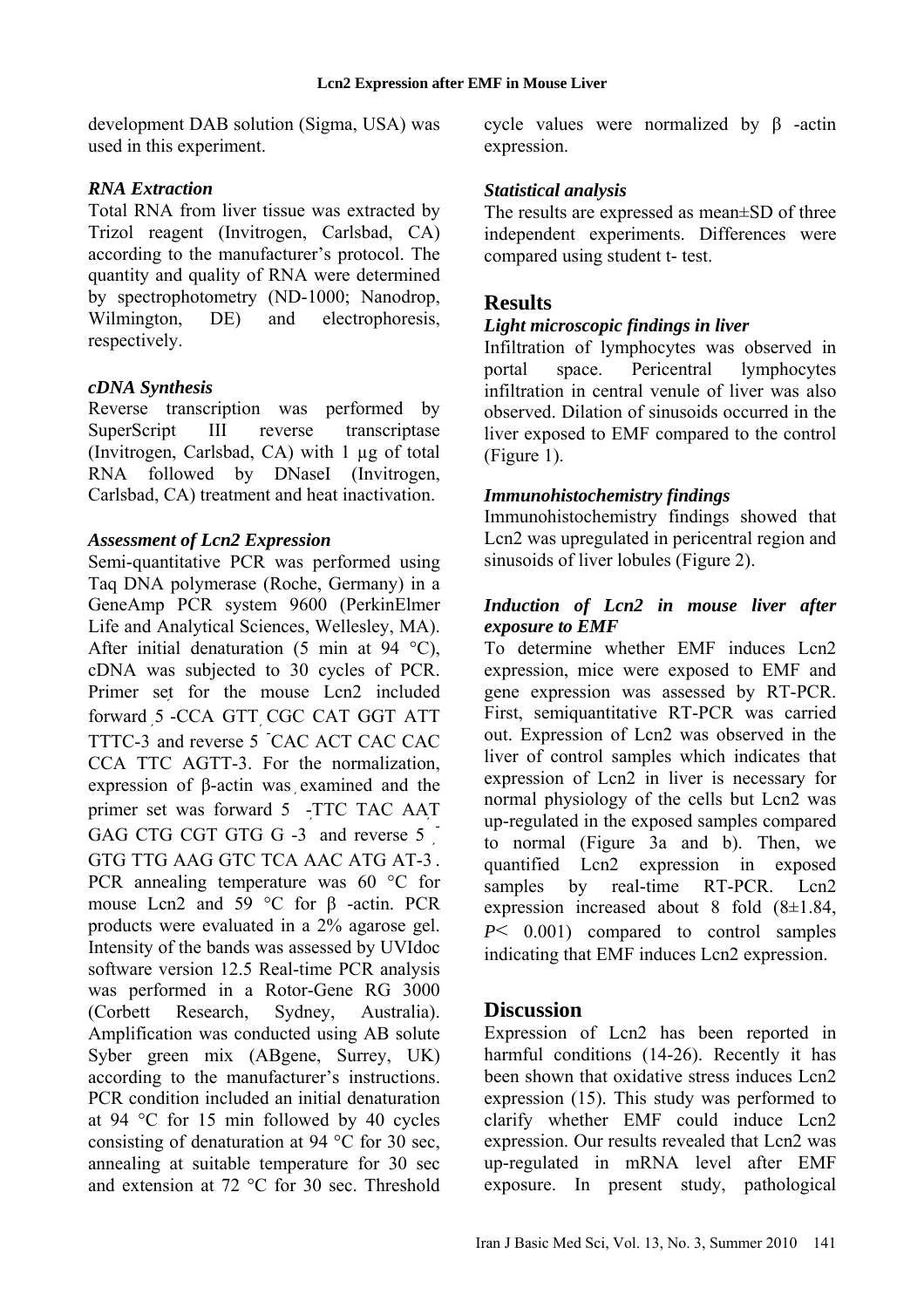

Figure 1. Histological findings in mouse liver tissue after exposure to EMF. Lymphocytes infiltration in portal space in the group exposed to EMF has been shown with brown arrow and black arrows point to sinusoidal dilation (a),  $\times$  400. Figure 1 (B) shows the pericentral venule lymphocytes infiltration in experimental group,  $\times$  400. Figure (C); Unexposed group (Control),  $\times$  400.



Figure 2. Immunohistochemistry findings in mouse liver after exposure to EMF. Controls show low staining in sinusoids (A) and pericental vein region (B). Lcn2 was expressed in liver sinusoids (C) and around the central vein (pericentral) (D).



Figure 3. Expression of Lcn2 in mouse liver after exposure to EMF. Two months after exposure to 3mT and 50 Hz of EMF expression of Lcn2 was determined by semiquantitative RT-PCR. (a); After irradiation expression of Lcn2 was upregulated (lane 2) compared to the control, without exposure, (Lane 1). M, 100-bp marker. Lower figure indicates the expression of β- actin in both mice i.e. irradiated and control. M, 100-bp marker (b); Densitometric quantitation of the bands was performed by using UVIdoc software version 12.5. (Mean±SD; \*\*\**P* <0.001; number of replicates, 3.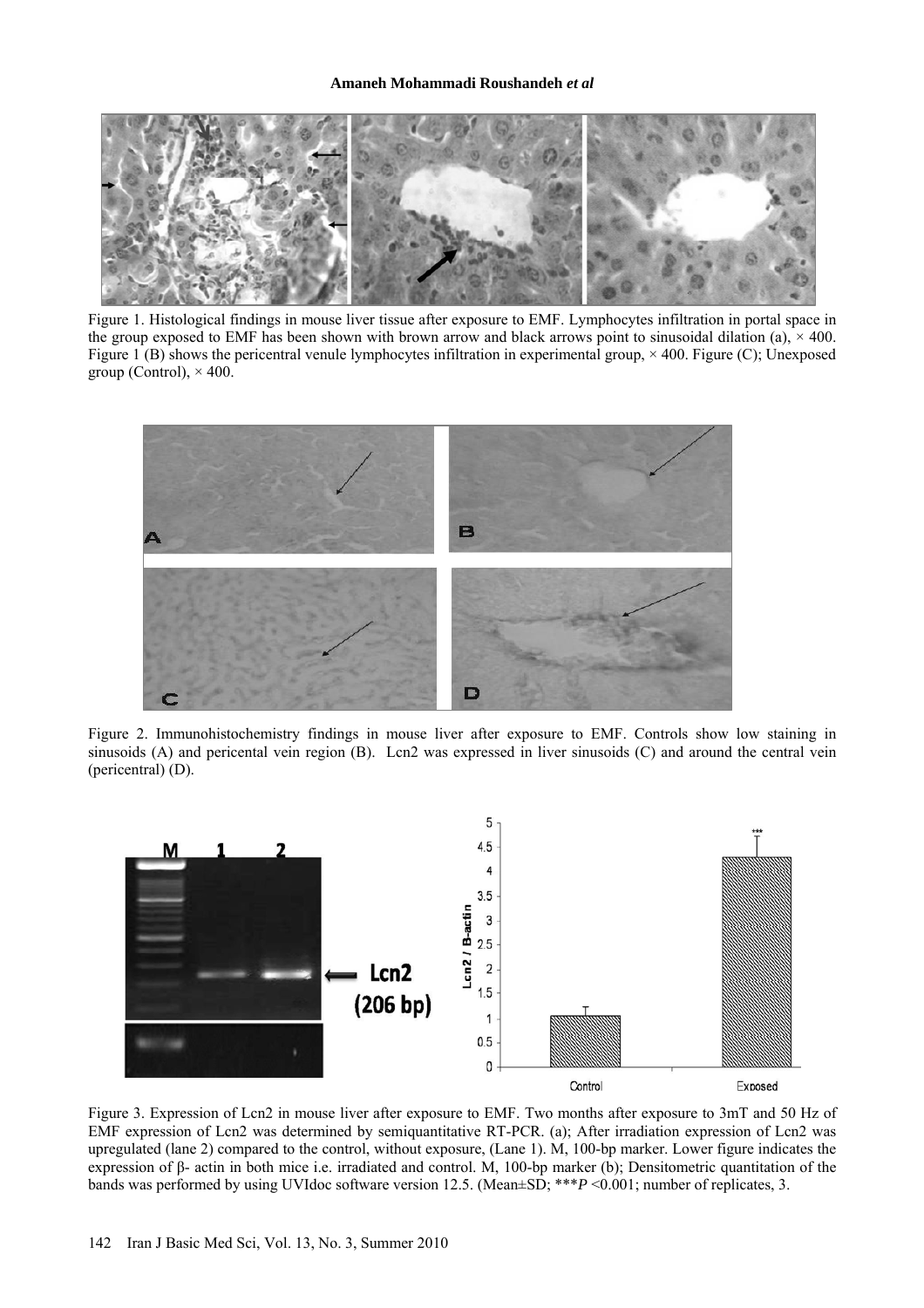findings such as increased lymphocyte infiltration in central venule and portal space and dilation of sinusoids were observed in liver tissue after exposure to electromagnetic filed. In another research reported in 2008, slight increase in the number and size of Kupffer cells and dilation of sinusoids has been detected in mice liver exposed to  $\alpha$ particle radiation (16). Similarly, induction of Lcn2 expression was observed in mice liver exposed to  $\alpha$  particle radiation. Up regulation has been also reported in the liver of mice exposed to  $\gamma$ - ray (16). Induction of Lcn2 expression has been also reported in acute lung injury induced by lipopolysaccharide (LPS) and diesel exhaust particles (DEP) (27). Taken together, these indicate that inflammatory response plays an important role for induction of Lcn2. During inflammation macrophages and endothelial cells secret the so-called proinflammatory cytokins such as tumor necrosis factor-α (TNF-α), Interleukin 1-β and Interleukin 6. Lipocalin 2 is also an acutephase protein (APP) involved in a mammalian defense mechanism against bacterial infection and works by adding itself to the iron group within bacterial iron-containing siderophores (16).

It has been known that reactive oxygen species (ROS) induce Lcn2 expression (15). ROS are constantly generated in small amounts during metabolic processes and in several biochemical events in living organisms. It has been proved that reactive oxygen species are produced after EMF exposure in different cells (6-9, 28). In various pathophysiological conditions such as infection, cancer, inflammation, kidney injury, heart injury, burning and intoxication; expression of Lcn2/NGAL is induced (14-26). The pathophysiologic functions of 24p3/Lcn2/NGAL are unclear, but it has been suggested that they may act as an immunomodulator by binding to or inactivation of bacterial products, or through direct actions on the inflammatory cells (18). Similar to our findings, induction of Lcn2 expression has been reported in mice exposed to light. Photo-oxidative stress has been

implicated in light damage pathogenesis (29). We previously showed that X-ray and  $H_2O_2$ induce Lcn2 expression *in vitro* (30). Interestingly, induction of Lcn2 was abolished by administration of antioxidants. More recently, we found that Lcn2/NGAL acts as a protective factor against cisplatin and  $H_2O_2$ toxicities (31, 32). Taken together, induction of Lcn2 in mice exposed to EMF would be attributed to ROS production in liver tissue and the up-regulation might be a compensatory response that involves cell defense pathways and protective effects against ROS.

Expression of heat shock proteins after EMFexposure has been proved. Exposure of HL60 cells by a 60Hz magnetic field at normal growth temperatures results in heat shock factor 1 activation and heat shock element binding, a sequence of events that mediates the stress-induced transcription of the stress gene HSP70 and increases synthesis of the stress response protein hsp70kD. Thus, the events mediating the electromagnetic field-stimulated stress response appear to be similar to those reported for other physiological stresses (e.g., heavy metals, oxidative stress, hyperthermia, oxidative stress) and could well be the general mechanism of interaction of electromagnetic fields with cells (33).

According to our results up-regulation of Lcn2 in liver after EMF exposure indicates its protective effects against ROS produced in the cell, however further and complementary studies are required in this regard.

# **Conclusion**

Our data suggest that induction of Lcn2 is an adaptive response to ameliorate the injuries induced by EMF, and in other words, reestablishment of homeostasis. However, further and comprehensive studies are required to clarify the precise role of Lcn2 in EMF stress.

# **Acknowledgment**

The authors kindly thank EMF lab technicians for their technical assistance.This research was supported financially by the Research Deputy of Medical University of Tabriz.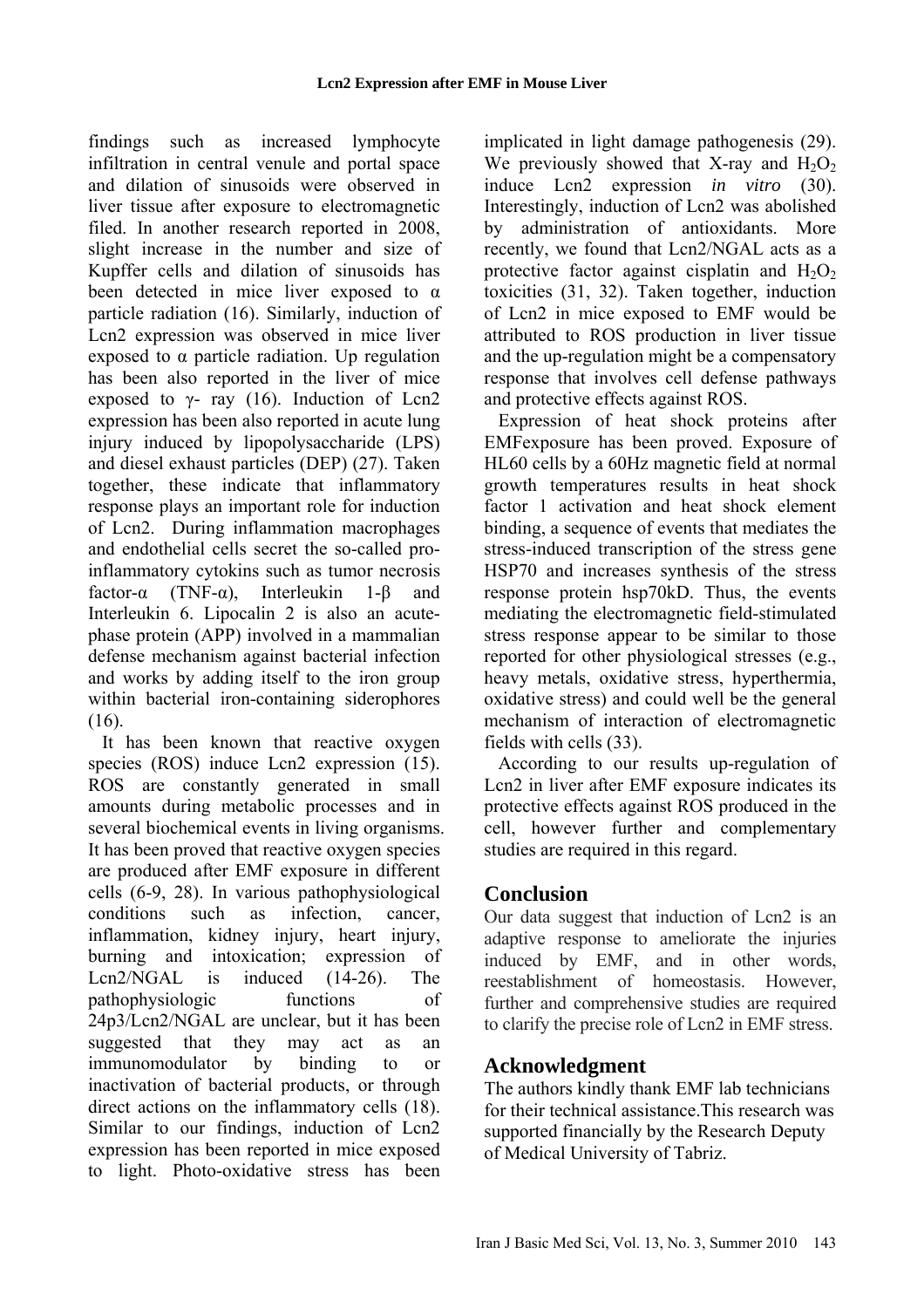### **References**

- 1. Palumbo R , Capasso P, Brescia F, Mita P , Sarti M , Bersani F, *et al*. Effects on apoptosis and reactive oxygen species formation by Jurkat cells exposed to 50 Hz electromagnetic fields. Bioelectromagnetics 2005; 27:159–162.
- 2. Djeridane Y, Touitou Y, De Seze R. Influence of electromagnetic fields emitted by GSM-900 cellular telephones on the circadian patterns of gonadal, adrenal and pituitary hormones in men. Radiat Res 2008; 169:337-343.
- 3. Wu W, Yao K, Wang KJ, Lu DQ, He JL, Xu LH, *et al*. Blocking 1800 MHz mobile phone radiation-induced reactive oxygen species production and DNA damage in lens epithelial cells by noise magnetic fields. Zhejiang Da Xue Xue Bao Yi Xue Ban 2008; 37:34-38.
- 4. Marek Z, Elzabieta R, Pawel M, Piotr P, Jolata J. The effect of weak 50 Hz Fields on the umber of free oxygen radicals in rat lymphocytes *in vitro*. Bioelectromagetics 2004; 25:607-612.
- 5. Kovacic P, Pozos RS.Cell signaling (mechanism and reproductive toxicity):redox chains, radicals, electrons, relays, conduit, electrochemistry, and other medical implications. Birth Defects Res C Embryo Today 2006; 78:333-344.
- 6. Madeleine L, Jana R, Myrtill S. Cell activating capacity of 50 Hz magnetic fields to release reactive oxygen intermediates in human umbilical cord blood-derived monocytes and in Mono Mac 6 cells. Free Radic Res 2004; 38:985-993.
- 7. Khaki AA, Tubbs RS, Shoja MM, Rad JS, Khaki A, Farahani RM, *et al*. The effects of an electromagnetic field on the boundary tissue of the seminiferous tubules of the rat: A light and transmission electron microscope study. Folia Morphol (Warsz) 2006; 65:188-194.
- 8. Yao K, Wu W, Yu Y, Zeng Q, He J, Lu D, *et al*. Effect of superposed electromagnetic noise on DNA damage of lens epithelial cells induced by microwave radiation. Invest Ophthalmol Vis Sci 2008; 49:2009-2015.
- 9. Svedenstål BM, Johanson KJ, Mattsson MO, Paulsson LE. DNA damage, cell kinetics and ODC activities studied in CBA mice exposed to electromagnetic fields generated by transmission lines. In Vivo 1999; 13:507-513.
- 10. Carmela L, Alessandro F. Oxida tive stress in viral and alcoholic hepatitis. Free Rad Biol Med 2003; 34:1-10.
- 11. Daniel AB, Dorian LS, Arne S. Comparative ligand-binding analysis of ten human lipocalins. Biochim Biophys Acta 2006; 1764: 161–173.
- 12. Kai MS, Kiyoshi M, Jau YL, Avtandil K. Dual Action of Neutrophil Gelatinase–Associated Lipocalin. J Am Soc Nephrol 2007; 18: 407–413.
- 13. Jane A. G, Feng W, Shuta I, Joseph MU, Jonathan B, and Lloyd GC. Expression of Neutrophil Gelatinaseassociated Lipocalin Regulates Epithelial Morphogenesis *in Vitro*. J Biol Chem 2003; 280:7875–7882.
- 14. Kirstin M, Ju-Seog L, Patricia AD, Wen-Qing CM, Sambasiva R, Snorri ST, Janardan KR. Molecular profiling of hepatocellular carcinomas developing spontaneously in acyl-CoA oxidase deficient mice: comparison with liver tumors induced in wild-type mice by a peroxisome proliferator and a genotoxic carcinogen. Carcinogenesis 2003; 24:975-984.
- 15. Roudkear MH, Kuwahara Y, Baba T, Roushandeh AM, Ebishima S, Fukumoto M . Oxidative Stress Induce Lipocalin 2, Addressing its Expression under the Harmful Conditions. J Radiat Res 2007; 48:39-44.
- 16. Roudkenar MH, Halabian R, Oodi A, Yaghmai P, Roushandeh AM, Najar MR, *et al*. Up regulation of Neutrophil Gelatinase-Associated Lipocalin, NGAL/Lcn2, in β thalassemia patients. Arch Med Res 2008; 39:402-407.
- 17. Jaya M, Qing M, Anne P, Mark M, Kamyar Z, Jun Y, *et al*. Identification of neutrophil gelatinase-associated lipocalin as a novel early urinary biomarker for ischemic renal injury. J Am Soc Nephrol 2003; 14:2534–2543.
- 18. Flo TH, Smith KD, Sato S, Rodriguez DJ, Holmes MA, Strong RK, *et al*. Lipocalin 2 mediates an innate immune response to bacterial infection by sequestrating iron. Nature 2004; 432:917–921.
- 19. Missiaglia E, Blaveri E, Terris B, Wang YH, Costello E, Neoptolemos JP, *et al*. Analysis of gene expression in cancer cell lines identifies candidate markers for pancreatic tumorigenesis and metastasis. Int J Cancer 2004; 112:100–112.
- 20. Santin AD, Zhan F, Bellone S, Palmieri M, Cane S, Bignotti E, *et al.* Gene expression profiles in primary ovarian serous papillary tumors and normal ovarian epithelium: identification of candidate molecular markers for ovarian cancer diagnosis and therapy. Int J Cancer 2004; 112:14–25.
- 21. Lin C, Wayne W, Tzvete D, Yong Z, Jianhua W, Irena T, *et al*. Light damage induced changes in mouse retinal gene expression. Exp Eye Res 2004; 79:239–247.
- 22. Mishra J, Mori K, Ma Q, Kelly C, Barasch J, Devarajan P. Neutrophil gelatinase-associated lipocalin: a novel early urinary biomarker for cisplatin nephrotoxicity. Am J Nephrol 2004; 24:307-315.
- 23. Hemdahl AL, Gabrielsen A, Zhu C, Eriksson P, Hedin U, Kastrup J, *et al*. Expression of neutrophil gelatinase– associated lipocalin in atherosclerosis and myocardial infarction. Arterioscler Thromb Vasc Biol 2006; 26:136-142.
- 24. Mishra J, Ma Q, Prada A, Mitsnefes M, Zahedi K, Yang J, *et al*. Identification of neutrophil gelatinaseassociated lipocalin as a novel early urinary biomarker for ischemic renal injury. J Am Soc Nephrol 2003; 14:2534-2543.
- 25. Mishra J, Dent C, Tarabishi R, Mitsnefes MM, Ma Q, Kelly C, *et al.* Neutrophil gelatinase-associated lipocalin (NGAL) as a biomarker for acute renal injury after cardiac surgery. Lancet 2005; 65:1231-1238.